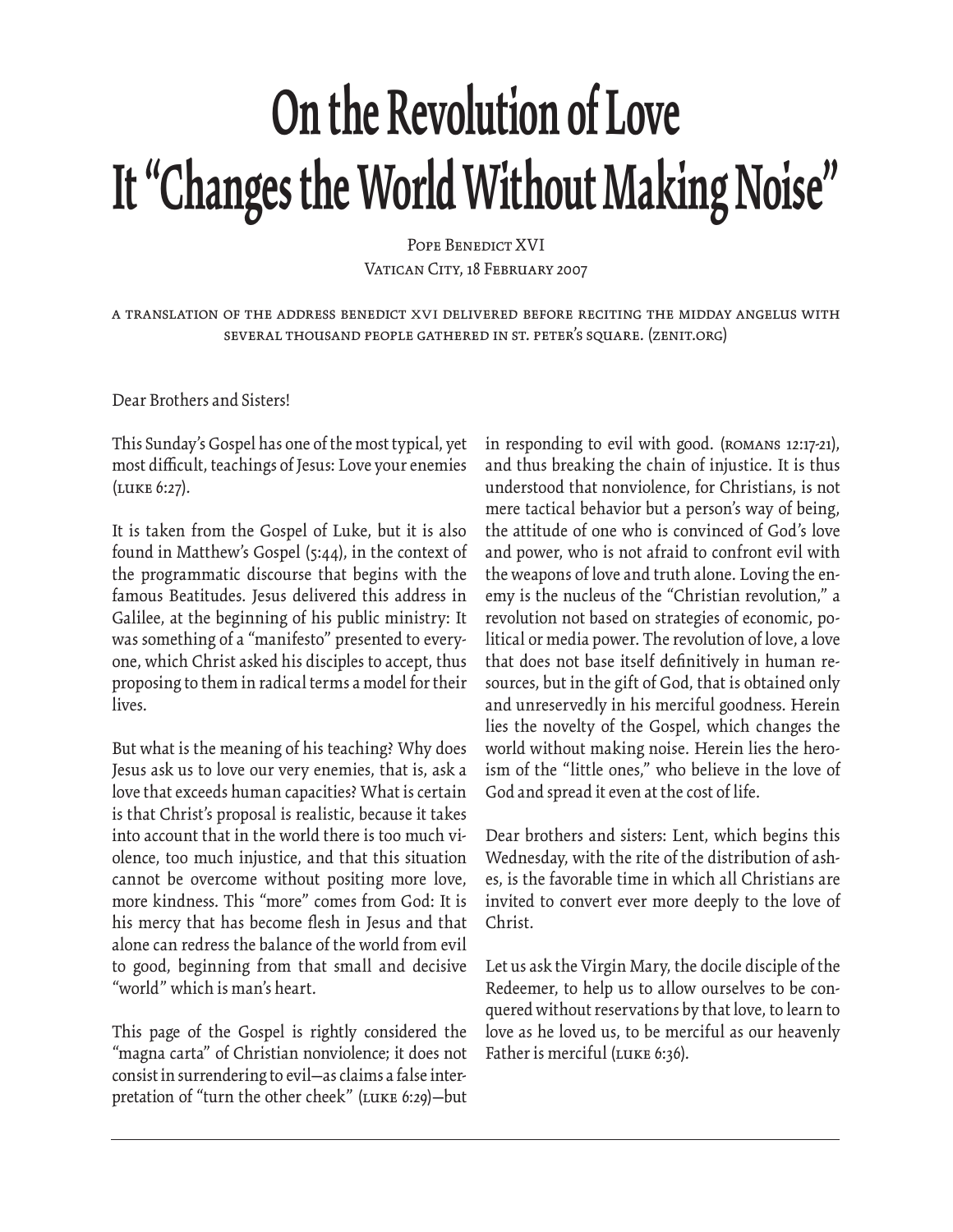## **REVOLUTION: WITHOUT MAKING NOISE**

(Rev.) Emmanuel Charles McCarthy Commentary on the address, given by Pope Benedict XVI on 18 February 2007

Many of you may have already read the address given on the Sunday before the beginning of Lent—the time set aside for repentance and changes of mind and heart—by Pope Benedict XVI. If not, let me exhort you to read it and ponder it—and then distribute it. This is one superbly crafted statement on the importance, indeed the centrality, of Jesus' teaching of nonviolent love of friends and enemies, and on this being "the nucleus of the Christian revolution" and hence axial to a correct understanding of the Gospel. For those who spend the time with it that it deserves, it will be an illumination of a truth hidden or obscured, perhaps since their Baptism.

Remember this Pope is considered by the consensus of his academic colleagues, regardless of their individual Christian denomination, an eminent theological scholar. There are no shallow or throwaway lines in this address. Consider his words on how nonviolent Christlike love of friends and enemies operates: "The revolution of love...which changes the world without making noise." At one level this could be read, and properly so, that the Gospel revolution of Christlike nonviolence and love of enemies changes the world without the noise of war or violent revolution-both of which are always suffused with the noise of weapons, the noise of the herd, the noise of hate, the noise of revenge, the noise of selfrighteousness, the noise of propaganda, the noise that drowns out dialogue, the noise that overrides conscience, the noise that represses empathy, the noise that is not human language as the carrier of truth but is rather loutish blarings as the carrier of the spirit of destruction and desolation. Such a reading of what the Pope said would be reasonable.

But, "The revolution of love...which changes the world without making noise," reaches infinitely beyond this interpretation. It proceeds to the very core of the revolution Jesus Christ started and offers us the opportunity to participate in and continue, that is, the revolution that Pope Benedict says "is not afraid to confront evil with the weapons of love and truth alone." In the context of Benedict's address the words, "The revolution of love...which changes the world without making noise," is a direct and immediate reference to the counter-violence, revolutionary Hymn of the Suffering Servant, the ebed Yahweh-the summit of salvific nonviolent love in Hebrew Scripture. Its opening stanza is

*Here is my servant whom I uphold, my chosen one with whom I am pleased, Upon whom I have put my spirit; he shall bring forth righteousness to the nations, Not crying out, nor shouting, not making his voice heard in the streets. A bruised reed he shall not break, and a smoldering wick he shall not quench, Until he established righteousness on earth; the coastlands will wait for his teaching.* Isaiah 42:1-4 To underline and elaborate on what I am saying, let

me here present excerpts on the Hymn of the Suffering Servant (Isaiah 42:1-4; 49:1-6; 50:4-9; 52:13-53:12) and on its relation to the New Testament from the writings of another world renowned Catholic intellectual, the Biblical scholar, the late Rev. John L. McKenzie: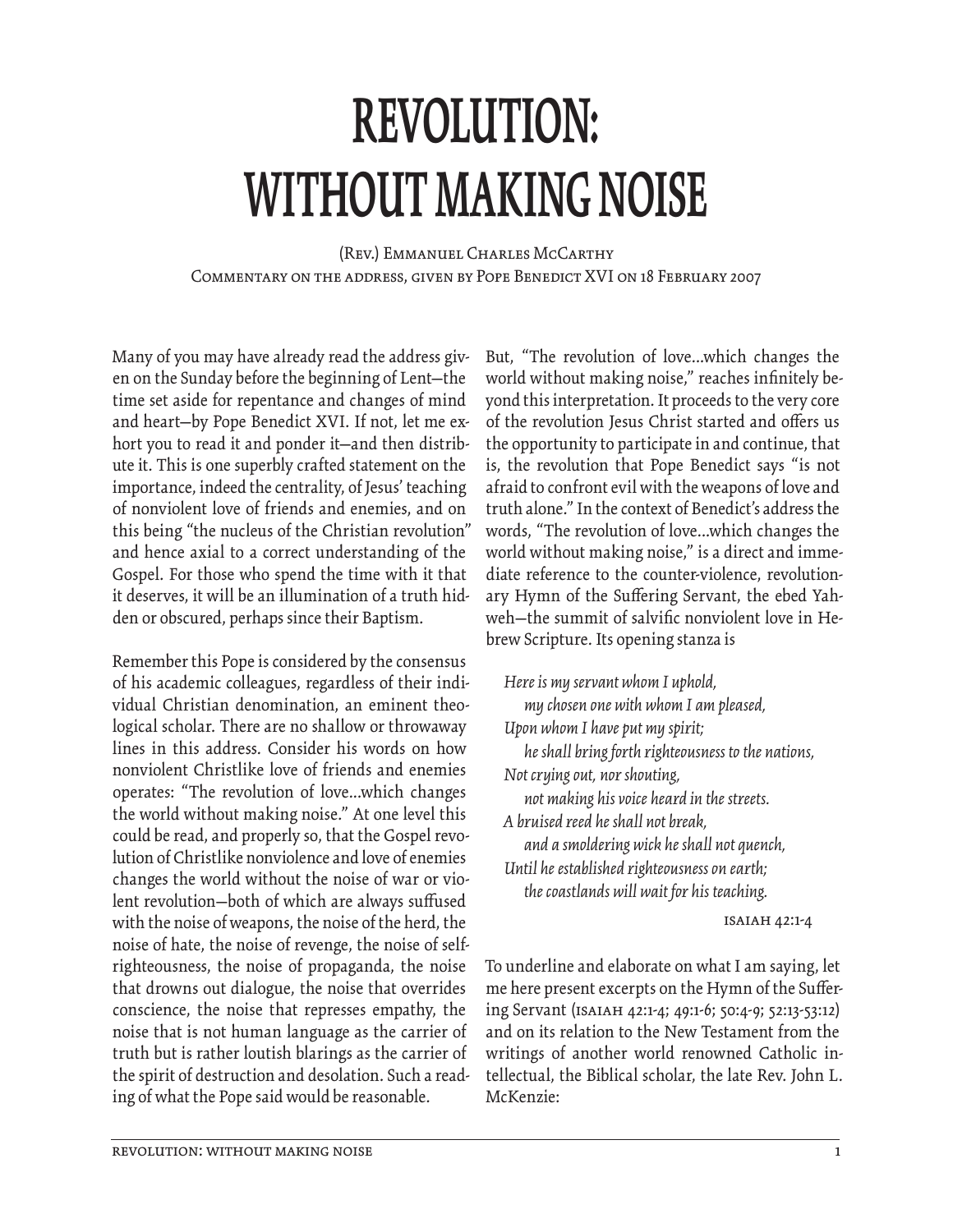"The number of allusions to this passage (Suffering *Servant*) in the New Testament is difficult to count. *But they are enough to establish the thesis that this passage had a central position in the proclamation of Jesus. The early Church attributed the proclamation of this theme to Jesus himself and no convincing reason has been urged to show that it should be attributed to another. It is as deeply embedded in the Gospels as anything else; to repeat what I have said in other connections, if this theme is not the work of Jesus himself then we know nothing of his words or his person."*

*"It is remarkable that the words at the baptism of Jesus (Mt 3:17; Mk 1:11; Lk 3:22) are almost an exact quotation of Isaiah 42:1."*

*"It remains true that Jesus demands that his dis*ciples identify themselves with him as the Suffering *Servant."*

*"Jesus suff ered; but there is nothing in the Gospels which indicates that he liked it."*

*"Mere cultivation of pain does not assure identity*  with Jesus the Suffering Servant. Mere animal pain *does not save. Identity with Jesus suffering is first of all identity with Jesus loving, to put it in a word."*

*"As Suff ering Servant Jesus experienced nothing, we have noticed, which is not part of the human condition. And he thus placed his achievement within the reach of all people."*

*"The Suff ering Servant theme is the peak of faith in the Old Testament, the supreme affi rmation of God's power.* When we meet the theme of the Suffering *Servant as proclaimed in the New Testament, we are at the very center of the Christian revolution."*

Lest some of my non-Catholic readers feel a certain discomfort with all this scholarly focus on the Pope and the writings of a Catholic Biblical scholar, let me offer some thoughts on the same subject from a Protestant Biblical scholar every bit the academic equal to Benedict XVI and John L. McKenzie, namely, Oscar Cullmann:

*"We come straight to the heart of New Testament Christology with the title Suffering Servant, ebed Yahweh, although scholars have not usually given it its proper place."*

*"At what point in his earthly life did Jesus reach the consciousness that he had to realize the task of the*  Suffering Servant? The key to the solution of this *problem is the voice from heaven, which Jesus hears when he is baptized by John in the Jordan (Mk 1:11 and parallel passages). The saying, 'Thou art my beloved Son; with thee I am well pleased,' is a quotation from Isaiah 42:1. In the Old Testament these words*  are addressed to the Suffering Servant; indeed they *are the introduction to the 'ebed Yahweh' hymn. We may consider it certain that the words of the voice from heaven (to Jesus at his baptism) are a citation of this passage in Isaiah. He realized at the time of his baptism that he was the 'ebed Yahweh,' the Suffering Servant, and from that time on the way he should go was clear to him. We conclude that the concept of Je*sus as the 'ebed Yahweh,' the Suffering Servant, has *its origin with Jesus himself."*

The purpose of these quoted scholarly reflections on the Old Testament theme of the Suffering Servant and how it intersects with the New Testament proclamation of Jesus is to try to make visible the depth of truth being presented here by Benedict. It is also to try to insure that the spiritual and moral momentousness of what he is stating regarding Gospel nonviolence and love of enemies is not recklessly brushed-off by Christians with the habitual, unthinking and unserious evasive flippancy: "Oh that's nice, but that stuff is just so much spiritual cotton-candy, a bit of uplifting idealistic, unrealistic, Utopian piety." Let me assure my readers, first, that a full year's university theology course at the doctoral level could be built around this address. Secondly, if this is an easily dismissible piece of sugary theological fluff, it is the first such piece that the former Cardinal Joseph Ratszinger, 25 year Prefect of the Congregation of Doctrine and Faith, has presented for public consumption in the last four decades!

Do give this address thought and prayer. In a world—